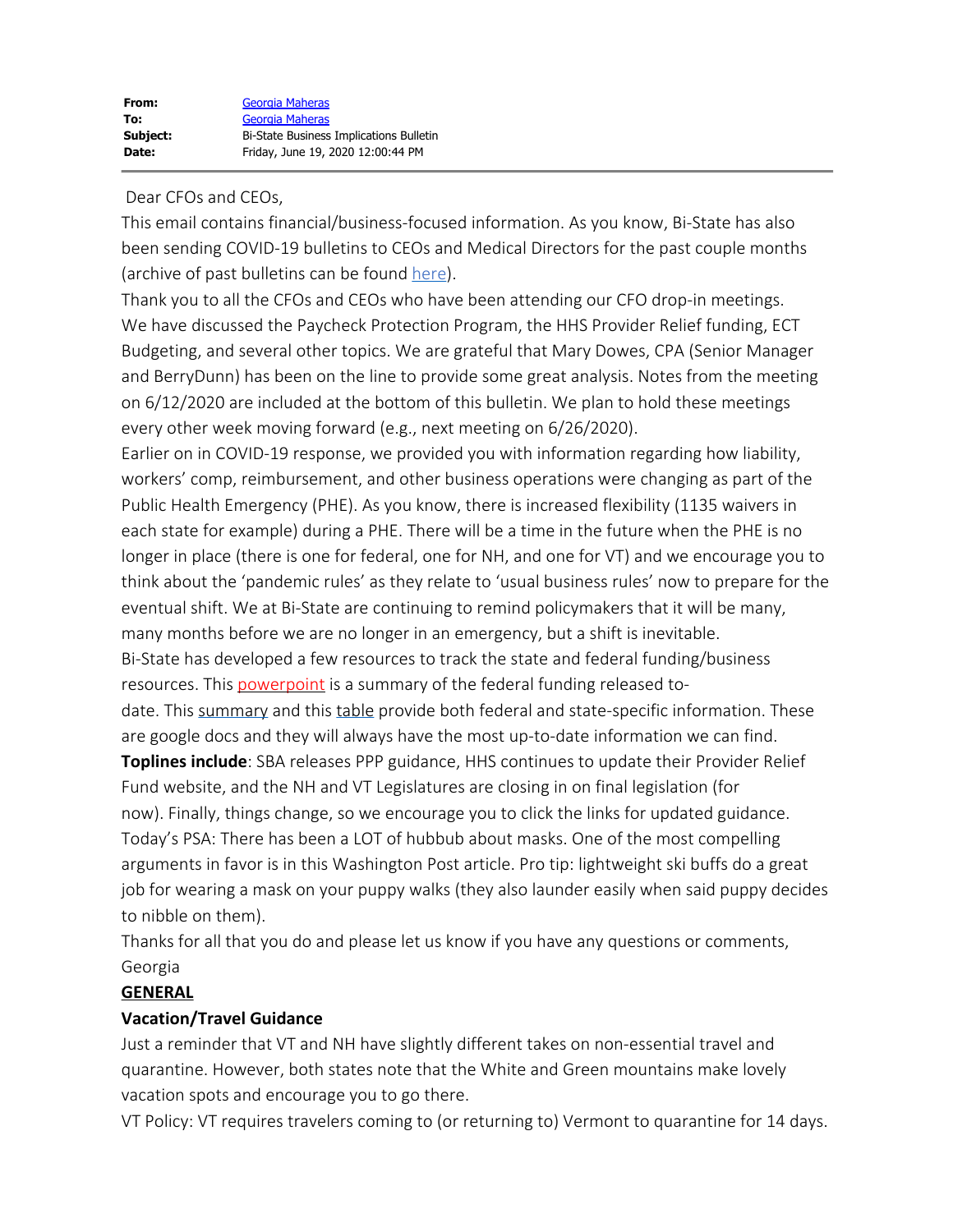(Alternatively, travelers can quarantine for 7 days, receive a test, and, if negative, end their quarantine.) Exceptions to the quarantine requirement include:

· People traveling for essential purposes do not need to quarantine.

· Travelers from select counties do not need to quarantine. (Travelers from counties in New York and New England with low numbers of active infection per population do not need to quarantine when they arrive in Vermont if they travel to Vermont in a personal vehicle and make no stops along the way. Read the [Travel](https://www.healthvermont.gov/sites/default/files/documents/pdf/COVID19-Vermont-Visitors-and-Returning-Travelers.pdf) [Guidance](https://www.healthvermont.gov/sites/default/files/documents/pdf/COVID19-Vermont-Visitors-and-Returning-Travelers.pdf) and check the map of [approved](https://accd.vermont.gov/covid-19/restart/cross-state-travel) counties).

- · People who regularly commute to or from Vermont do not need to quarantine.
- · People hosting travelers do not need to quarantine.

Full information can be found [here](https://www.healthvermont.gov/response/coronavirus-covid-19/traveling-vermont). There is no VT travel policy that particularly addresses or provides greater flexibility to essential workers or health care workers. At this time, the general policy applies.

NH Policy: DHHS has shared this [guidance](https://www.dhhs.nh.gov/dphs/cdcs/covid19/documents/employee-travel-guidance.pdf) for anyone traveling outside of NH. The guidance, which requires quarantine for 14 days says: "Any persons traveling internationally (including Canada), on public conveyances outside of NH, VT, or ME, or on a cruise, should quarantine for 14 days after return, which is consistent with CDC guidance. Occupational Medicine and businesses should screen staff for such travel before returning to work. Other domestic travel risk can be assessed by Occupational Medicine on a case-by-case basis."

### **Podcast: Policy in Plainer English**

Check out Policy in [Plainer](http://www.plainerenglish.org/) English (or subscribe to it on the usual podcast sources) for our own Helen Labun's Season Two telehealth series. Available telehealth podcasts include:

- · Telehealth Reimbursement & COVID-19
- · Telehealth and the Telephone
- Telehealth and the Telephone Epilogue CCM
- Broadband for Telehealth
- Telehealth Reimbursement & COVID-19 Part Two
- · Teledentistry
- Telehealth and Provider Consultations

Season One is all about value-based care.

### **Weekly Health Center Survey**

Each week HRSA (BPHCAnswers@hrsa.gov) sends an email to the Health Center Project Director that includes a link to the weekly survey. The link for the survey is actually the same every week. Health centers can use that link to quickly access the survey during the open period (Fridays beginning at 5:00 p.m. ET-Tuesdays at 11:59 p.m. ET).

### **FEDERAL FUNDING RELATED:**

### **Economic Injury Disaster Loan (EIDL) Program – Open for all sectors now**

We talked about the EIDL Program at the CEO meeting on June 9<sup>th</sup>. A question was raised about whether these funds are available for non-agricultural businesses. As of June  $15<sup>th</sup>$ , the SBA has opened up a new [application](https://www.sba.gov/funding-programs/loans/coronavirus-relief-options/economic-injury-disaster-loan-emergency-advance) process for small businesses. They continue to process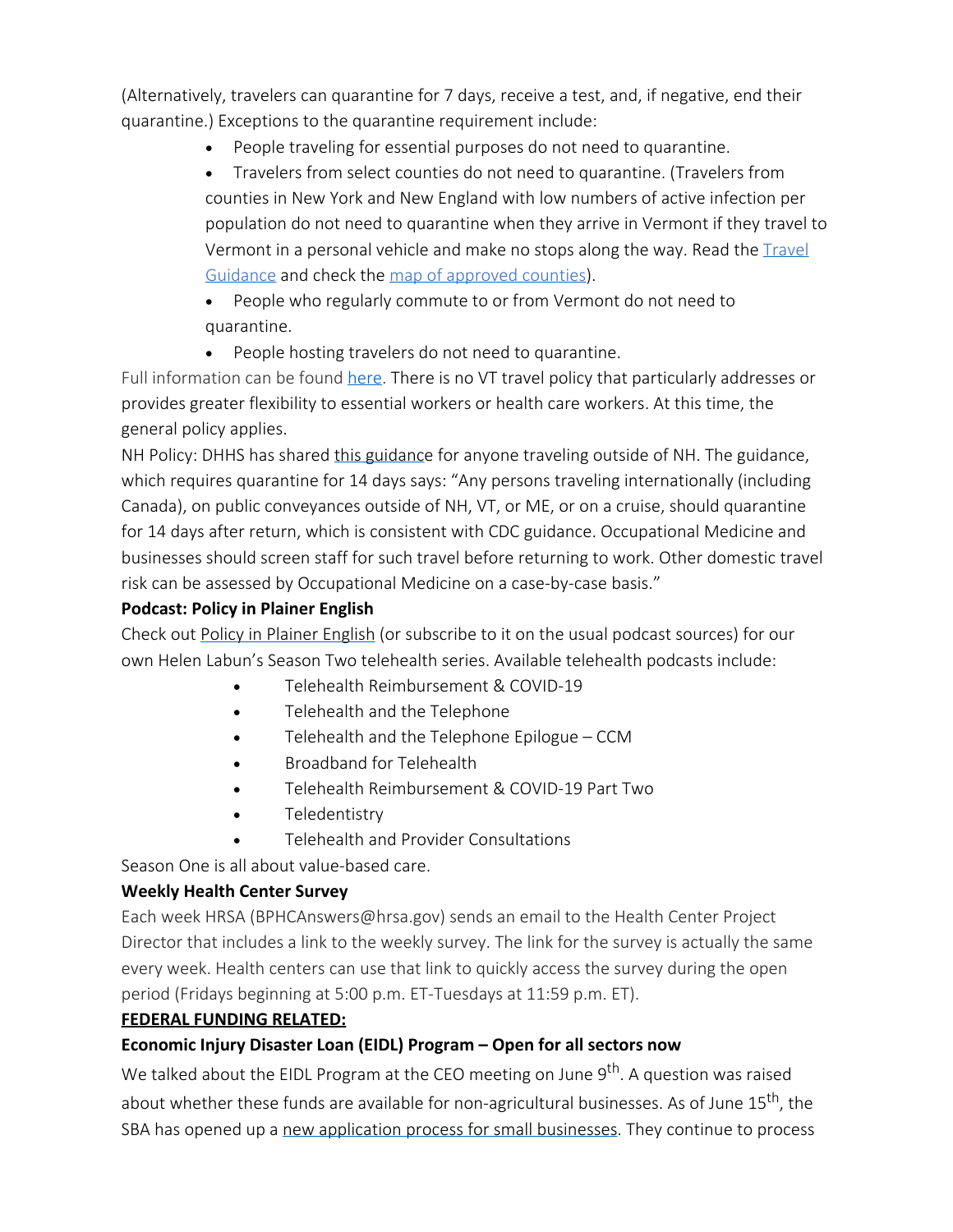applications received prior to June so it is worth double-checking on an application you may have submitted in the past. These are \$10,000 loans are reviewed on a first come, first serve basis (and there are lots of terms and conditions to consider).

#### **Paycheck Protection Program**

The SBA released the new [guidance](https://www.sba.gov/funding-programs/loans/coronavirus-relief-options/paycheck-protection-program) (including the long and short versions of the forgiveness application – similar to the 1040 and 1040-EZ), which updates the program requirements to reflect the most recent Congressional extension and changes. Additionally, this program is subject to the federal Uniform Guidance. Please reach out to your auditor/commercial lender/financial advisor with questions.

#### **HHS Provider Relief Fund**

The CARES Act includes a \$100 billion provider relief fund (and Stimulus #3.5 added \$75B to this fund). s you know, HHS released FAQs, [found](https://www.hhs.gov/sites/default/files/provider-relief-fund-general-distribution-faqs.pdf) here, that have additional guidance around calculating this lost revenue. The main [website](https://www.hhs.gov/coronavirus/cares-act-provider-relief-fund/index.html) for this program continues to be updated and we encourage you to review it frequently, but maybe not as often as Georgia does. The latest disbursements were to those Medicaid/CHIP providers who had not yet received any disbursement from the fund and safety net hospitals.

## **Using HRSA Funds for Minor Alterations and Renovations (A/R)**

HRSA has permitted health centers to use funding from H8D (up to \$500,000) and funding from H8E (aka ECT, up to \$150,000) to be spent on "minor A/R." A health center that would like to spend funds in this manner can do so for one or more in-scope sites and would need to submit a detailed budget narrative, the environmental information and documentation checklist, schematics and/or floor plans, and the "Other Requirements for Sites" form. The total cost for each site-specific project must be less than \$500,000 (excluding the cost of moveable equipment). A health center theoretically can combine funds from H8D and H8E (ECT) into a single project (though on the Q&A webinar, HRSA called a proposal of this sort "challenging"), provided the project supports the health center's testing strategy (which is a requirement of the H8E/ECT funds) and provided that the total cost of the project is still less than \$500,000 (otherwise it is no longer "minor"). The [recording](https://hrsaseminar.adobeconnect.com/pb7k9hwoq9wk/?proto=true) of the ECT Q&A webinar answers several questions about minor A/R, starting at minute 47.

Additionally, H.R. 2: The Moving Forward Act, was just released in the House in D.C. and includes infrastructure funding for FQHCs. Hopefully, this bill will pass swiftly.

### **HRSA Progress Reports – Due 7/10/2020**

There is no new information, but this is just a reminder that FQHCs will need to submit quarterly progress reports for each of the separate funding streams (H8C, H8D, and H8E/ECT), starting in July. More details can be found in the HRSA's [Coronavirus-Related](https://bphc.hrsa.gov/program-opportunities/coronavirus-disease-2019/faq) Funding FAQs.

# **NEW HAMPSHIRE- GENERAL RESOURCES:**

### **General Reopening Guidance**

On June 15th and under [Emergency](https://www.governor.nh.gov/sites/g/files/ehbemt336/files/files/inline-documents/emergency-order-52.pdf) Order #52, New Hampshire transitioned from a "Stay at Home Order" to a "Safer at home Advisory Status." Granite Staters (under age 65 and with no underlying health conditions) are now offered more leeway to leave their homes, with the advice to practice social distancing to the extent possible. Those over 65 or who have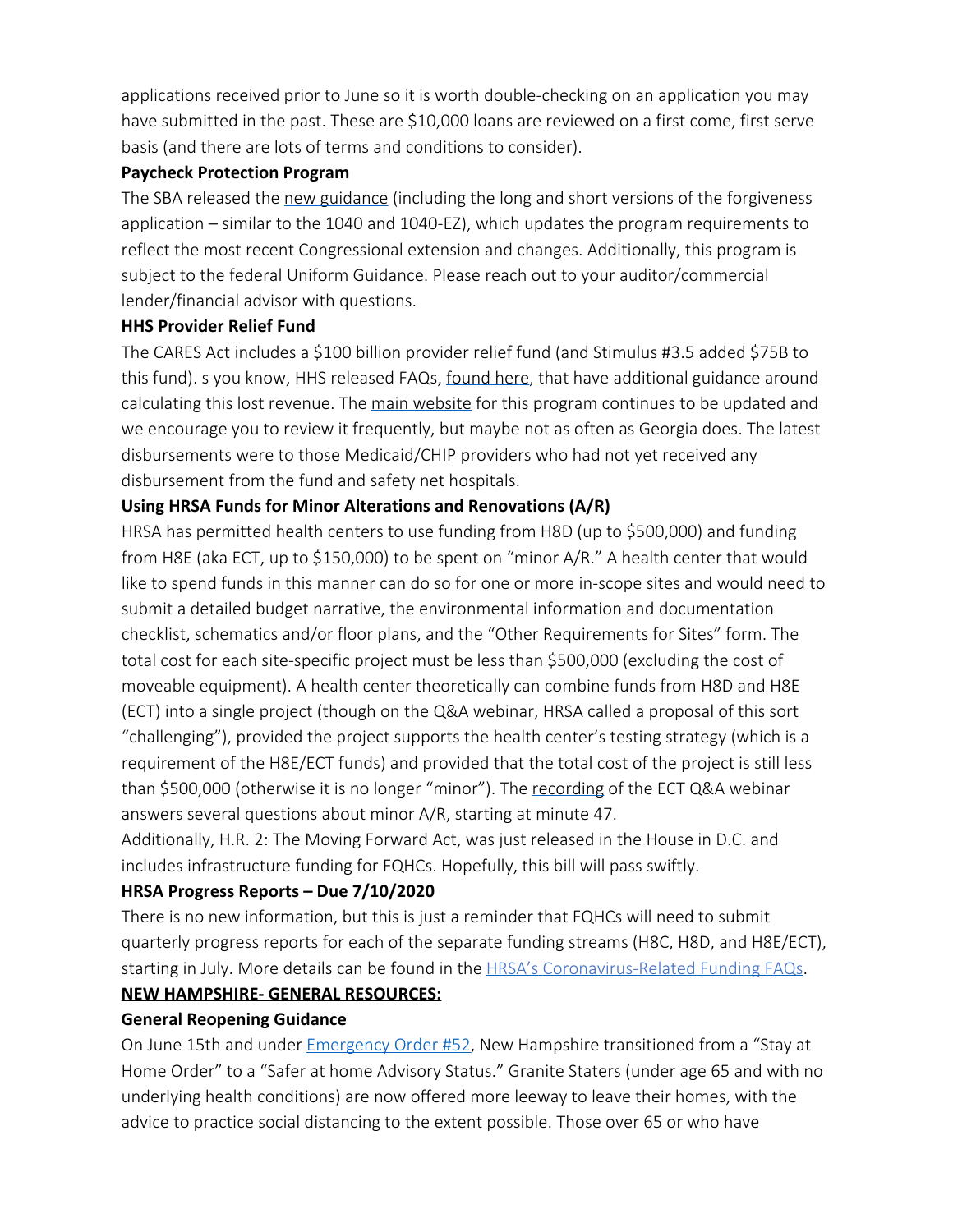underlying health conditions are strongly advised to stay home, leaving only for essential needs.

EO 52 also requires all businesses and organizations within NH to comply with Universal Business Guidelines, laid out in [Exhibit](https://www.governor.nh.gov/sites/g/files/ehbemt336/files/files/inline-documents/emergency-order-52-a.pdf) A of Emergency Order #52. The guidelines are effective immediately, include requirements for both employers and employees, and are based on recommendations from the US Centers for Disease Control and Prevention (CDC), Equal Employment Opportunity Commission (EEOC) and Occupational Safety and Health Administration (OSHA).

EO 52 also provides Industry Specific Guidelines in an [Exhibit](https://www.governor.nh.gov/sites/g/files/ehbemt336/files/files/inline-documents/emergency-order-52-b_0.pdf) B. Many industries are singled out including Hospitals, elective procedures (Section D), and Dental (Section G).

Most businesses are now allowed to be open, with some limitations, using universal guidelines for cleaning. Most will be able to open at 50% capacity with six feet of social distance between groups and individuals. Here is a quick [reference](https://www.nheconomy.com/whatsopen) listing of all business sectors.

## **Liability**

The NH Attorney General issued an [opinion](https://www.doj.nh.gov/public-documents/documents/opinion-2020-02-employer-liability.pdf) at the end of May about immunity for employers from personal injury suits by employees who contract COVID-19.

## **General NH COVID-19 Business Resources:**

COVID-19 NH business resources can be found [here](https://www.nheconomy.com/covid19). Information about your insurance coverage, unemployment insurance, loans, etc. are all on this page.

## **NEW HAMPSHIRE-FUNDING RESOURCES:**

### **NH CARES Act Allocations**

On June 11th Governor Sununu announced that more of the \$1.2 billion in federal CARES Act funding will go to a number of sectors of the economy impacted by COVID-19. This funding must be spent by the end of December and is intended to offset COVID-19-related losses. You can view COVID [Expenditures](https://www.goferr.nh.gov/covid-expenditures) on GOFERR's website.

- \$35M Housing Relief: Emergency protections from evictions will terminate on July 1; however these one-time grants will be available to the households which are threatened by eviction in a short-term rental assistance program.
- · \$50M Broadband: The funding will allow more to get connected, especially in rural areas.
- \$15M To Homeless Shelters: This funding will increase the number of beds and meals that can be provided to the 1,000+ Granite Staters who are homeless or have insecure housing situations.
- \$2M for Chambers of Commerce: These dollars will fund a state partnership to help NH communities with business and tourism information.
- \$10M To Private Colleges: This funding will assist colleges and private universities in recovering COVID costs and expenses they had to bear because of the crisis.
- \$30M To Long-Term Care: These grants will help nursing homes and other longterm care facilities survive the COVID-19 crisis.
- \$60M To Nonprofits: This money will be allocated through the Community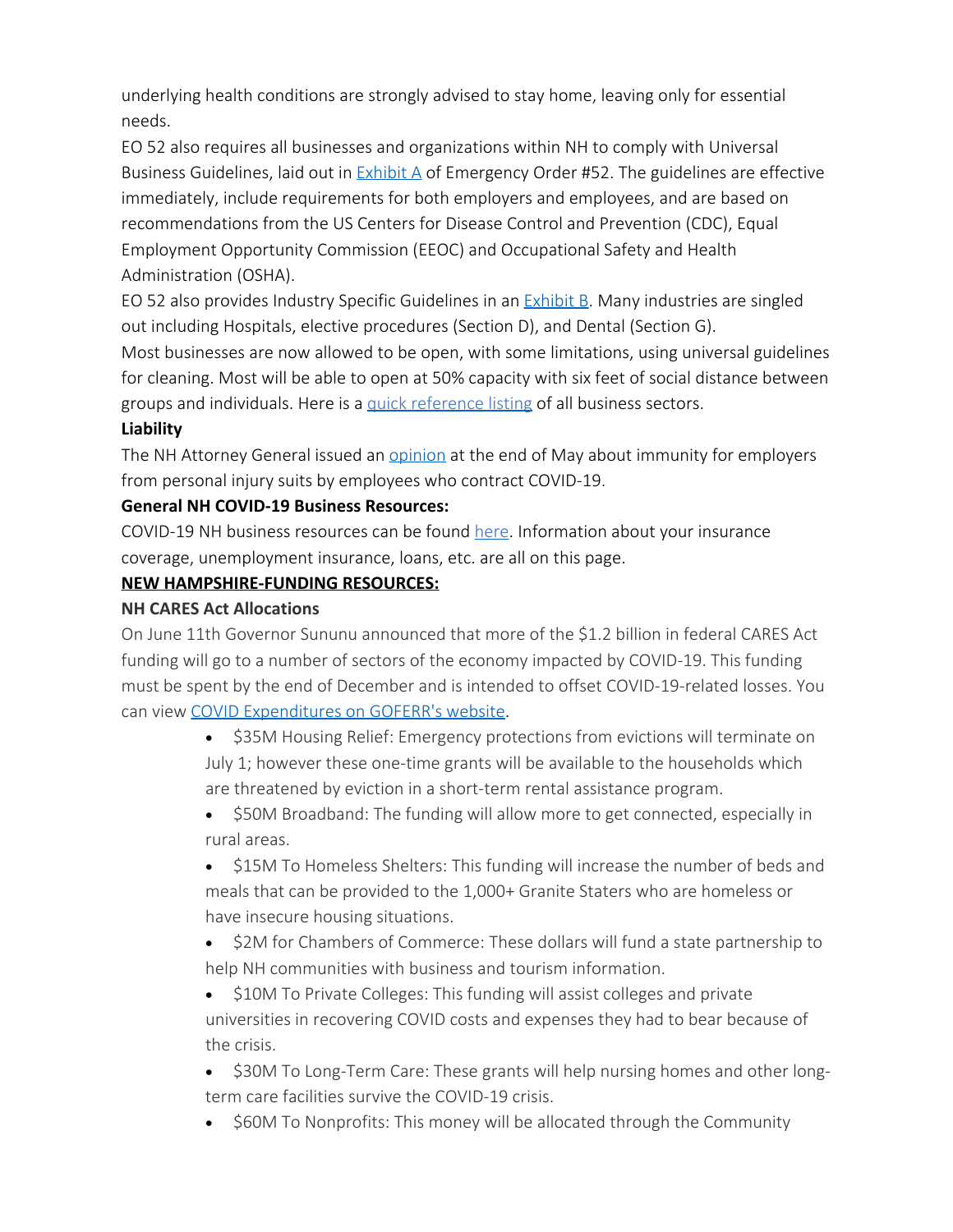Development Finance Authority and the New Hampshire Charitable Trust. This allocation of \$60M does not preclude future allocations.

#### **Medicaid Stabilization Payment Request to NH DHHS**

Medicaid stabilization funds will flow through MCO contracts over the next few months. All entities eligible for the Medicaid stabilization payments, aka Medicaid directed payments, should have received a letter from NH DHHS via USPS detailing the amount to which each entity is entitled. There are steps that the health care organization must take in order to receive payments from the MCOs. Please contact Kristine Stoddard if you have not received your notice or if you have any questions.

### **NH Health Care System Relief Fund – still open**

Organizations must make clear in your application the impact of the COVID-19 has had on your finances, how it affects your ability to provide services, and what the impact will be to your patients and your community if you do not receive financial assistance. Providers can download an application for the COVID-19 Emergency Healthcare System Relief Fund at <https://www.dhhs.nh.gov/documents/covid19-relief-fund-app.docx>. Applications should be submitted by email to [healthcarerelieffund@dhhs.nh.gov](mailto:healthcarerelieffund@dhhs.nh.gov).

### **VERMONT-GENERAL BUSINESS:**

### **FQHCs serving as testing sites**

Thanks for the quick feedback about your testing site capacity. Bi-State is working with VDH and others on the next iteration of testing site planning.

### **Health Care Provider Reopening Testing Protocol Requirement**

Dr. Levine has indicated that VDH is requesting that health care providers that are reopening/open develop a staff testing protocol- this includes FQHCs. At this time, there is no formal requirement to submit this plan to the State, but you should have one on file.

**DVHA Enrollment and Eligibility: Special Enrollment Period Extended through 8/14/2020** Due to the COVID-19 Emergency, Vermont is facilitating initial and continuous health care enrollment by:

> Temporarily waiving financial verifications required for those seeking to enroll in health insurance;

> Extending Medicaid coverage periods (meaning DVHA is not processing the annual "reviews" that could result in loss of Medicaid) until after the emergency ends;

> Not ending Medicaid coverage during the Emergency period unless the customer requests it;

Temporarily waiving Dr. Dynasaur premiums, beginning with the April bills for the premium due in May;

· Offering a Special Enrollment Period for those who do not currently have health insurance to enroll in a qualified health plan and receive premium and cost-sharing assistance, if eligible. (Eligible Vermonters can continue to apply for, and enroll in, Medicaid at any time). This Special Enrollment Period is currently open through August 14, 2020.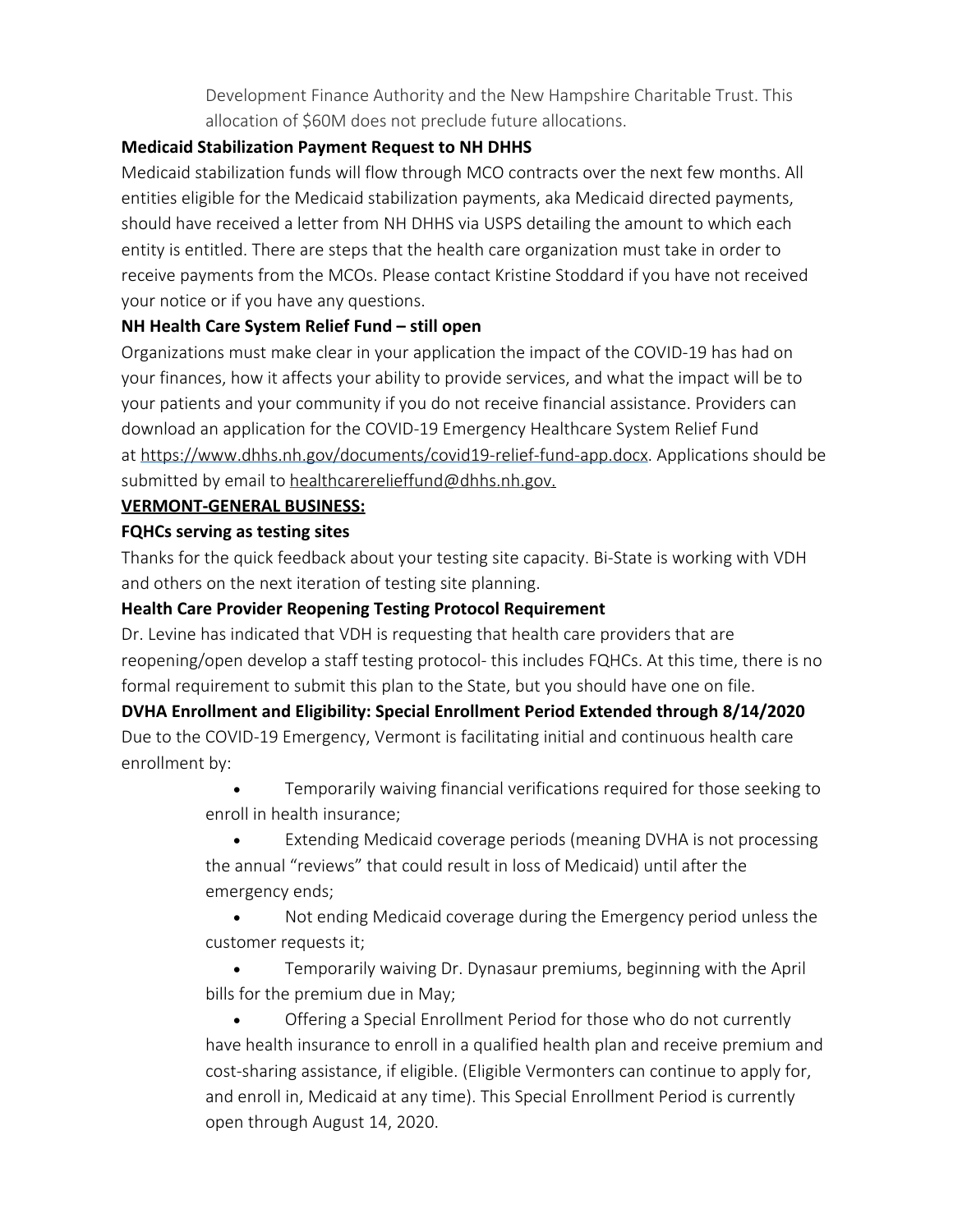For more information on Vermont Health Connect, follow the link [here](https://portal.healthconnect.vermont.gov/VTHBELand/welcome.action).

## **VERMONT-FUNDING:**

### **CARES Act Funds**

As was discussed previously, the Scott Administration and Legislature are working together to define a way to use the State's federal funding to support the health care sector. The House passed a large package and now it is in the Senate for discussion. Thank you for your advocacy on this! Once this bill has passed, we will have information to share about how/when/if you all can access these funds.

### **Reimbursement for asymptomatic tests**

Bi-State is working with DFR and other associations to get clear guidance regarding when it is appropriate to bill commercial insurance and Medicaid for asymptomatic tests.

### **MEETING NOTES:**

## **CFO Meeting Call Notes (6/12/2020)**

Georgia Maheras (abbreviated GJM) began the call by calling attention to a few key points:

1. The Paycheck Protection Program has been extended to 24 weeks. The SBA will be issuing new rules and a new forgiveness application [see above for that new guidance]. There was a component of the statute that said that the SBA may be able to choose to use the old rules. Health centers should talk with their financial advisors.

2. We have been working under Public Health Emergency Declarations since March. The usual rules for liability and reimbursement and many other topics don't really apply during declared emergencies; we are under "pandemic rules" now. However, these orders in each state expire periodically, and then they get renewed. In NH, this happens every 21 days; in VT, every 30 days; and federally, every 90 days. At this time, all of the Public Health Emergency Declarations are still in effect. Bi-State is monitoring this. Someday, these emergencies will expire, and we won't be under pandemic rules anymore. Bi-State is working to make sure that some of the allowances made during this emergency become permanent rules (e.g., telehealth reimbursement).

3. In NH, the Health Care System Relief Fund has been expanded. It is now \$100M (including \$30M in for LTC). Currently it is still a loan program. We are pushing hard for this to be converted into a grant program. The CARES funding is based on treasury guidance, which has some restrictions. We have included information on this topic in the business bulletin above.

Georgia also thanked the call's participants for testing some Zoom polling features with us. Mary Dowes (abbreviated MD) of BerryDunn was also on the call to provide an auditor's perspective.

The discussion opened up into a Q&A, which are grouped thematically, below.

### **Billing for testing**

Q (FQHC): We are doing asymptomatic testing of our employees. Can we bill for those tests? Quest seems to think we can.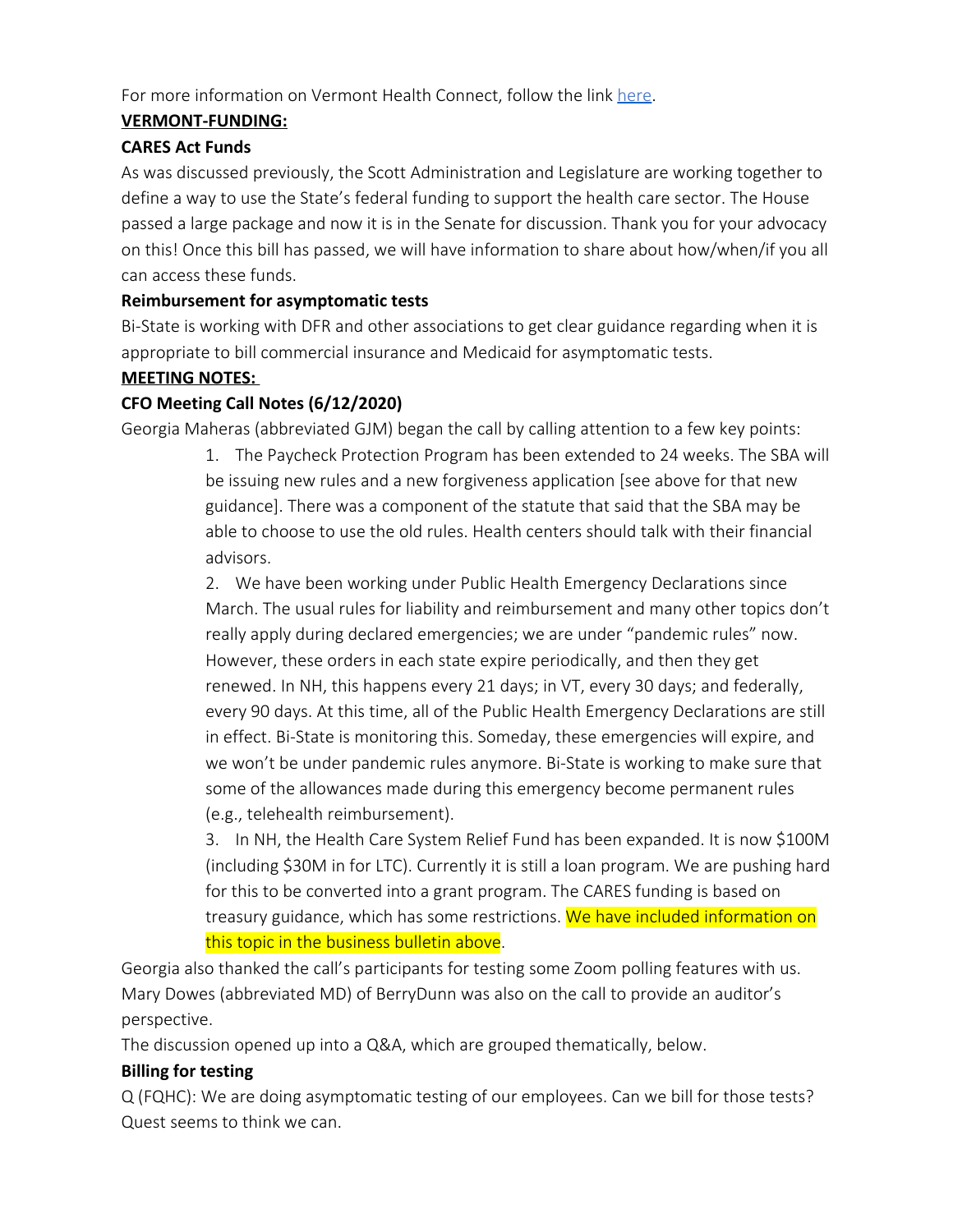A (FQHC): I don't think payers will pay unless there is a diagnosis to support it.

A (GJM): You do need a diagnosis code for payers to pay. You can use your ECT funding.

# **Reporting/tracking**

Q (FQHC): We are curious what other people are doing for time and effort tracking for your grants?

A (FQHC): For administrative people, we do an allocation (e.g., 50% of CEO's time is spent on COVID-19). For other staff, we do daily activity reports related to their tasks. This is a paper form. Every day is identified on a spreadsheet, and we record their hours across different tasks. A finance admin does the data entry, and the staff validate their hours.

## **Provider Relief Fund**

Mary Dowes informed the group that there has been expanded clarification by HHS on the definition of lost revenue for the Provider Relief Fund. You can use provider relief for costs that otherwise would have been paid for by the lost revenue. This is more limiting than was previously understood, and health centers will need to ensure they are not double-dipping with other new funding streams.

Q (FQHC): Can you say that every visit has a cost-driven charge?

A (MD): Yes, but with the exception that you can't double-dip (b/c some providers will be covered by 330 funds, PPP, etc.). The costs that you are using the provider relief funds to pay for have to be costs related to preventing, preparing for, and responding to COVID-19. All of your medical care programs are related to COVID-19. But that same argument may not be true of dental programs. If you shut down your dental program, you have lost a lot of revenue. You can't use provider relief funds to pay for a dentist's salary b/c that dentist is not responding to COVID-19.

Q (FQHC): Could we argue that our dental clinics have been instrumental to our community's response b/c they are keeping people out of the ER and not taxing the overburdened health care system?

A (MD/GJM): That is a valid argument. The provider relief funds are subject to the Uniform Guidance, so you'll want to have that conversation with your auditors and have it documented.

Q (FQHC): How can the federal government give us money with one set of rules and then keep changing the rules?

A (GJM): Unfortunately, "pandemic rules" mean that the rules can be changed. The federal government's priority was to get money out the door quickly, knowing that the rules would follow.

Mary Dowes also informed the group that Provider Relief Funds can be used to support expenses related to lost revenue dating back to January 1<sup>st</sup>. Mary further stated that it has not yet been clarified how far into the future these funds will go. The federal government will likely be using the quarterly report process to understand need and help with this future planning. The first of these reports will be due on 7/10 (for the period through 6/30); we don't know yet what the reports will look or require.

Q (FQHC): Do we need to record expenses against these allotments we've received?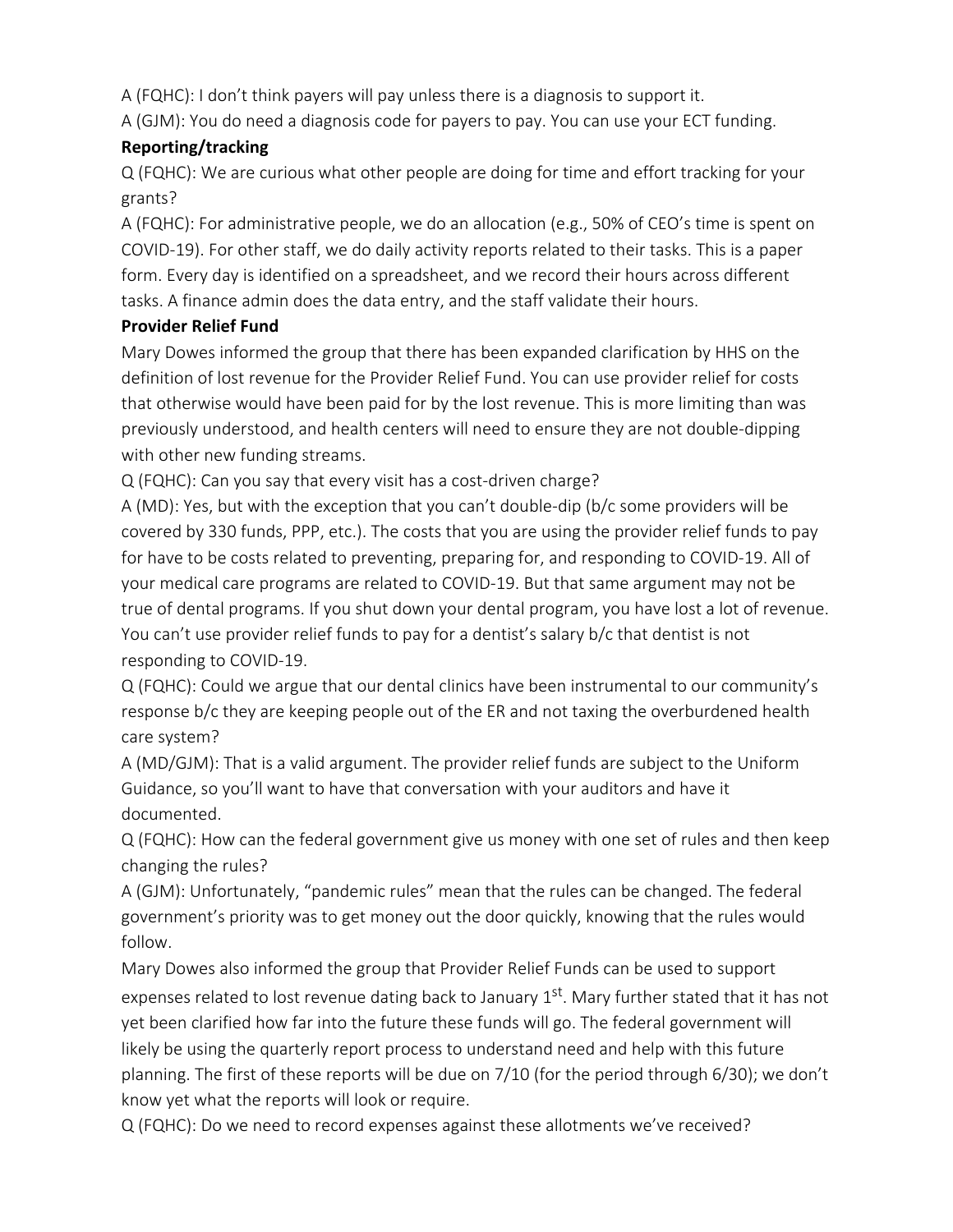A (MD): You'd do the same thing you do for other grants in your general ledger to prove you are not double dipping.

Q (FQHC): Can we use the Provider Relief Fund to cover those expenses not usually covered by other grants?

A (MD/GJM): Yes. Also, you can potentially use these funds to cover some of the capital needs you may have, if related to your COVID-19 response.

Q (FQHC): Can you talk about Revenue Recognition and Deferred Income in relation to these stimulus funds?

A (MD): The stimulus funds are restricted funds. If you record restricted usually as deferred revenue, that is what you should do with these. You can only recognize the revenue when you have the expenses. We think that this means that if you try to recognize provider relief funds for a month before you have expenses and this trips you into a positive net income situation, that would not be okay. You can recognize them up to a breakeven. This is still a fluid situation.

Q (FQHC): But we are still seeing patients and generating patient revenue…

A (MD): You can use Provider Relief Funds to pay for costs that otherwise would have been paid by lost revenue. This might be tricky because you've received so many other sources of revenue that need to be backed out.

Q (FQHC): If you have a bottom line that is positive, you should not recognize the Provider Relief Fund dollars?

A (MD): That is an interpretation.

Q (FQHC): Are you talking about only the HHS Provider Relief Funding, or should we be managing to a break even each month?

A (MD): This is really just focusing on the Provider Relief Funds. We are meeting internally at BerryDunn to discuss this further. This is subject to your interpretation. You want to be cautious in these times to not be showing too much margin.

Q (FQHC): But you'd need a margin to pay your debt service…

A (MD): Good point.

Q (FQHC): I am estimating each month what our contractual allowances will be because telehealth reimbursement is so uncertain. This is just an estimate at this point. It is hard to start with estimates and land at a breakeven.

A (MD): Yes, you would be estimating. A lot of you have had surpluses for the last couple of years, so in theory you had revenue that didn't pay for expenses. It doesn't seem fair to say you can't have any surpluses moving forward. NACHC/HRSA is having a call today (6/12/2020) to address order of spending (Office Hours: [Understanding](http://www.nachc.org/trainings-and-conferences/financialoperations-management/37400-2/) Your Federal Funding Streams and Appropriate [Stewardship](http://www.nachc.org/trainings-and-conferences/financialoperations-management/37400-2/)) (As of 6/19/2020, no recording of the call had been posted.) Q (FQHC): When will HHS want us to show them that we've spent the funds?

A (MD): They will monitor how you are spending through the quarterly reports (first one, covering the time period through 6/30/2020 will be due on 7/10/2020).

A (GJM): Some of the CARES Act funding (of which the Provider Relief Fund is one piece) are using the end of the 2020 as a time horizon. But this is unknown for the Provider Relief Fund.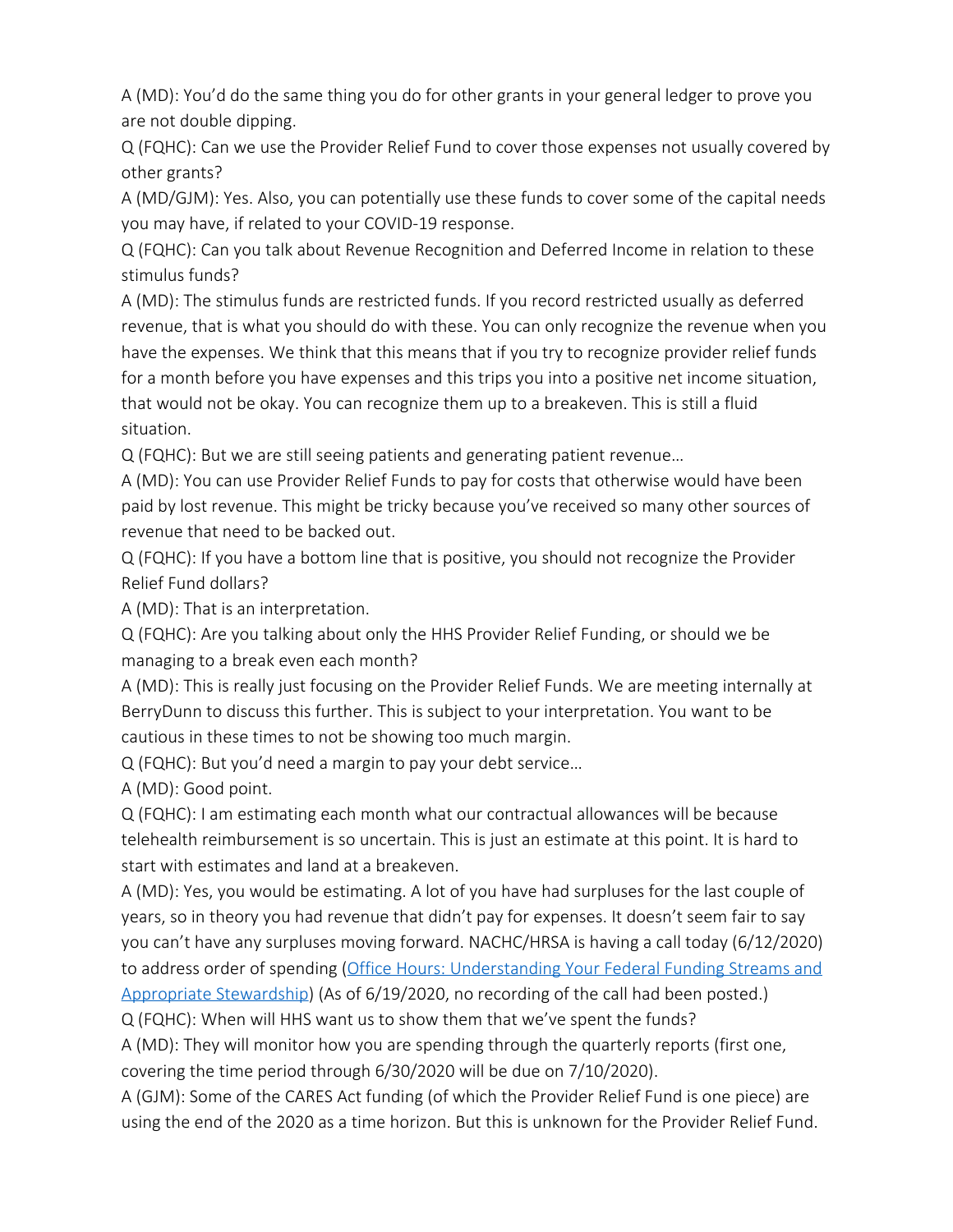We are trying to work with Congress to get a longer horizon for all of the funding streams given the length of the pandemic response.

Georgia again shared the link to her favorite website (HHS [Provider](https://www.hhs.gov/coronavirus/cares-act-provider-relief-fund/index.html) Relief Fund website) and noted that there is a data [analysis](https://www.hhs.gov/coronavirus/cares-act-provider-relief-fund/data/index.html) feature that will show how much funding your organization has received.

#### **Public Health Emergency**

Georgia spoke more about the Public Health Emergency as it relates to telehealth reimbursement. She reminded participants that FQHCs and RHCs can bill Medicare as distant site providers through the duration of the federal public health emergency. This expires in late July (it will likely be extended after that). Bi-State is working with the Congressional Delegation to try to make this permanent and to get the PPS rate for these services, but those changes have not been made.

Q (FQHC): CMS Administrator Seema Verma said she doesn't have intentions on extending. Is there any more news on using telephone and getting more than \$13?

A (GJM): It is a statutory decision (not Administrator Verma's), which is why we are working with Congress.

A (Helen Labun): Administrator Verma has also walked back those comments. Also, no one should be paying you only \$13 right now. Medicare extended audio-only reimbursement for FQHCs, so you will be paid at \$92 rate.

#### **NH Medicaid Stabilization Payments**

Mary Dowes spoke about the NH MCO stabilization payments. She relayed that the MCOs have confirmed that these are "rate enhancements." It is an increase in your rate; it is not at risk of having to be repaid. It can be recognized as revenue immediately. There are no restrictions on the use of funds because it is an enhancement in your rates. Q (FQHC): NH DHHS says it won't be extending the contracts with health centers to provide care for the uninsured and will roll this into Medicaid. What is going on? A (GJM): In a show of forward thinking, NH planned for these NH DHHS contracts back in March. Then the CARES Act passed, and within the CARES ACT there are two different mechanisms to take care of the uninsured: (1) HRSA portal, and (2) flexibility for Medicaid programs to use Medicaid dollars to reimburse care for the uninsured. NH pursued this Medicaid authority and was granted it, and this gives NH their federal match (so it is financially more advantageous for NH than the DHHS contracts). But this should process as a regular claim rather than a separate billing structure; however we don't quite know what the claims processing will look like. VT has not pursued this Medicaid path at this time.

Georgia J. Maheras, Esq. Vice President of Policy and Strategy Bi-State Primary Care Association

[gmaheras@bistatepca.org](mailto:gmaheras@bistatepca.org) 802-229-0002 ext. 218